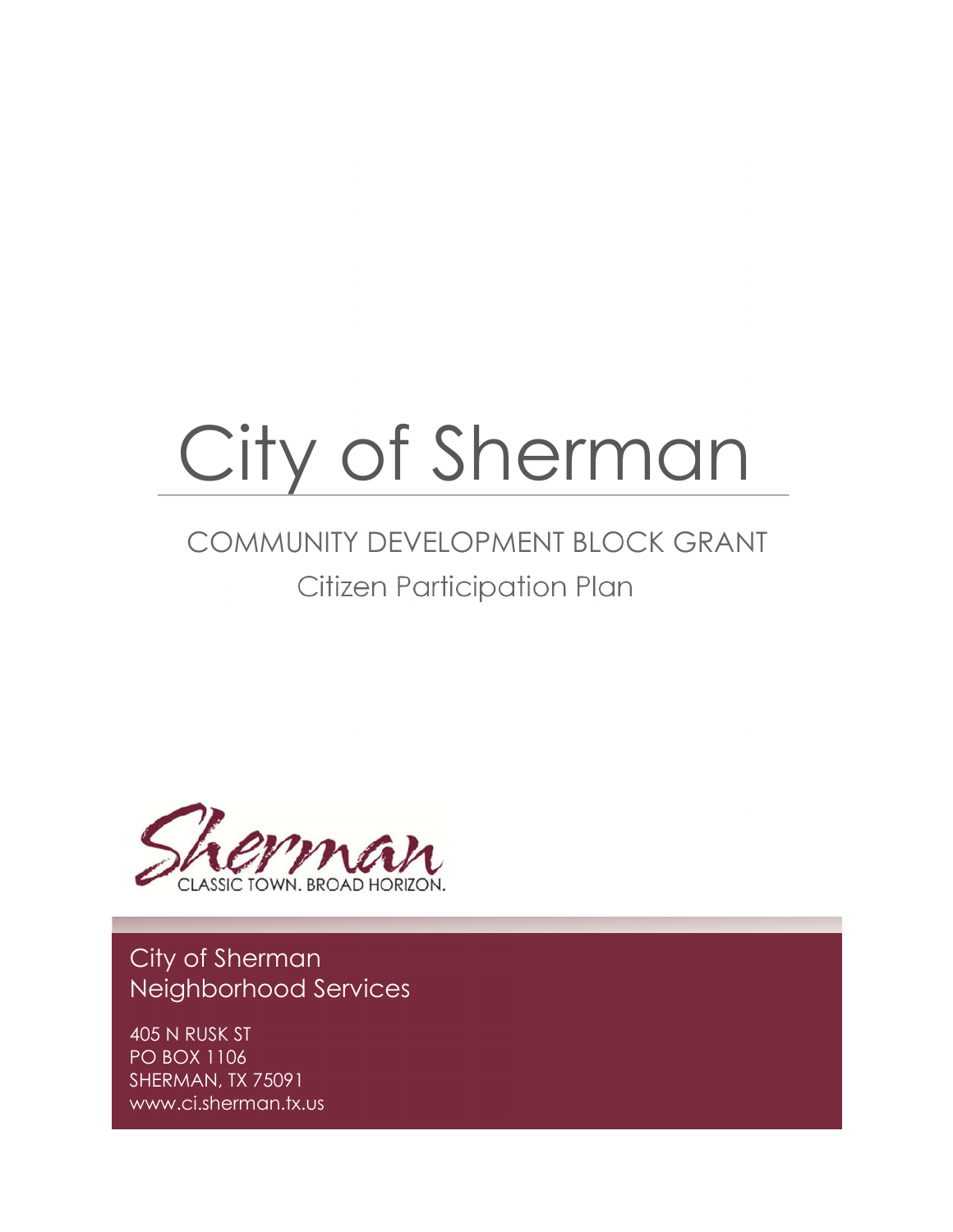# **Contents**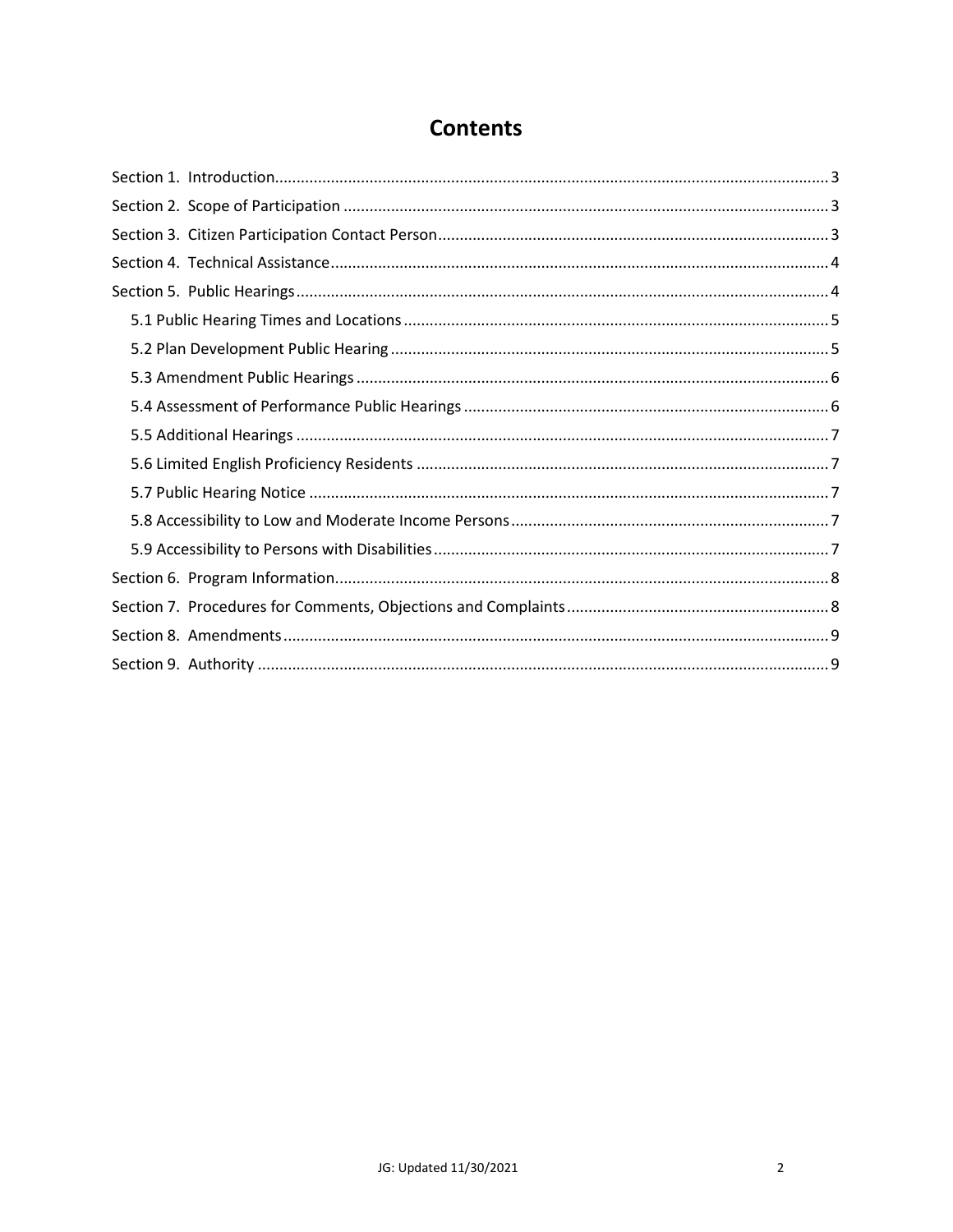# **Section 1. Introduction**

The City of Sherman has designed this community-wide Citizen Participation Plan to provide for and encourage citizen participation in the Community Development Block Grant (CDBG) program. This Plan is an essential element of the City of Sherman's present and future community development process and has been developed to comply with the regulations and requirements of the CDBG program as administered by the Department of Housing and Urban Development (HUD). This Plan supersedes all other Citizen Participation Plans.

The primary goal of this Citizen Participation Plan is to provide all citizens of the community with adequate opportunity to participate in an advisory role in the planning, implementation, and assessment of the City's CDBG program. This Plan sets forth policies and procedures for citizen participation, which are designed to maximize the opportunity for citizen participation in the community development process. Special emphasis has been placed on encouraging participation by persons of low and moderate incomes, residents of blighted neighborhoods, and residents of areas where community development funds are utilized.

Citizens are encouraged to participate in all phases of the CDBG program and will be provided full access to program information. However, final responsibility and authority for the development and implementation of CDBG program will lie with the City Council.

# **Section 2. Scope of Participation**

The City of Sherman will make reasonable efforts to provide for citizen participation during the community development process and throughout the planning, implementation, and assessment of all CDBG projects undertaken by the City. Local officials will make every effort to involve citizens in all phases of the development, implementation, and assessment of community development programs including, but not limited to, the following phases:

- a. Identification and assessment of housing and community development needs; determination of CDBG projects and documentation; and development of the CDBG Consolidated Plan and/or Annual Action Plan (CDBG Plan);
- b. Changes and/or amendments to approved CDBG Plans; and
- c. Assessment of CDBG program performance.

All phases of the community development process will be conducted by local officials in an open manner. Citizens of the City of Sherman are encouraged to participate at all levels and will be given access to program information during each phase of the CDBG program as outlined herein.

# **Section 3. Citizen Participation Contact Person**

The City's Grants Coordinator has been designated by the City Manager's Office to coordinate the Citizen Participation Plan and will serve as the contact person for all matters concerning citizen participation activities. This person shall be responsible for overseeing citizen participation throughout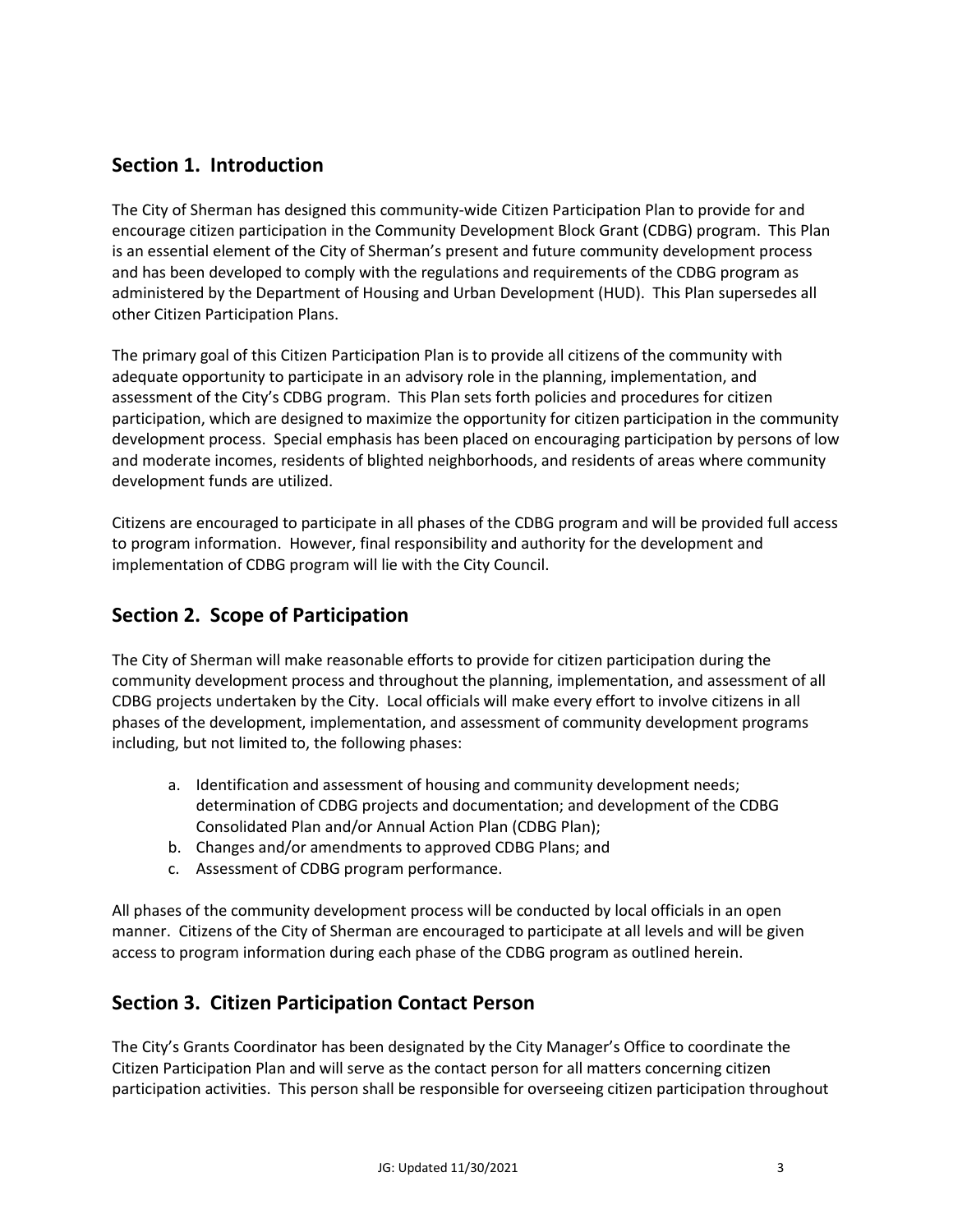the community development process and the implementation of all citizen participation activities and functions, except those that may be delegated to other parties by this Plan.

The specific duties and responsibilities of the Grants Coordinator with regards to the Citizen Participation Plan include disseminating information concerning proposed projects and the status of current project activities; coordinating various groups that may be participating in the community development process; receiving written comments; serving as a vehicle by which ideas, comments, and proposals from local residents may be transmitted to local officials or program staff; and monitoring the citizen participation process and proposing such amendments to the Citizen Participation Plan as may be necessary.

The Grants Coordinator may be contacted at 903-487-5976 during regular business hours. Additional contact information for the Grants Coordinator is available on the City's website. All questions concerning citizen participation in the community development process should be addressed to the Grants Coordinator.

# **Section 4. Technical Assistance**

The staff of the City of Sherman shall provide technical assistance to individual citizens and citizen groups, especially those groups representative of persons of low or moderate income, as may be required to adequately provide for citizen participation in the planning, implementation, and assessment of the CDBG program.

Such technical assistance is intended to increase citizen participation in the community development decision making process and to ensure that such participation is meaningful. Technical assistance shall also be utilized to foster public understanding of CDBG program requirements.

Technical assistance shall be provided on request and may include, but not necessarily be limited to: interpreting the CDBG program and its rules, regulations, procedures, and/or requirements; providing information and/or materials concerning the CDBG program; and assisting low and moderate income citizens and residents of blighted neighborhoods to develop statements of views, identify their needs, and develop activities and proposals for projects that, when implemented, will resolve those needs.

Technical assistance may be obtained by contacting the Grants Coordinator.

# **Section 5. Public Hearings**

Citizen participation in the community development process will be conducted on a community-wide basis and will actively involve the views and proposals of all citizens, especially low and moderate income persons and residents of areas where CDBG activities are proposed or on-going.

Public hearings will be held during all phases of the community development process, as outlined herein, to allow citizens to voice opinions and offer proposals concerning the development and performance of the CDBG program. Local officials will respond to questions and proposals from citizens at each public hearing. Any questions that citizens may have concerning the program will be answered and their comments, suggestions, and/or proposals will be received. Citizens may also express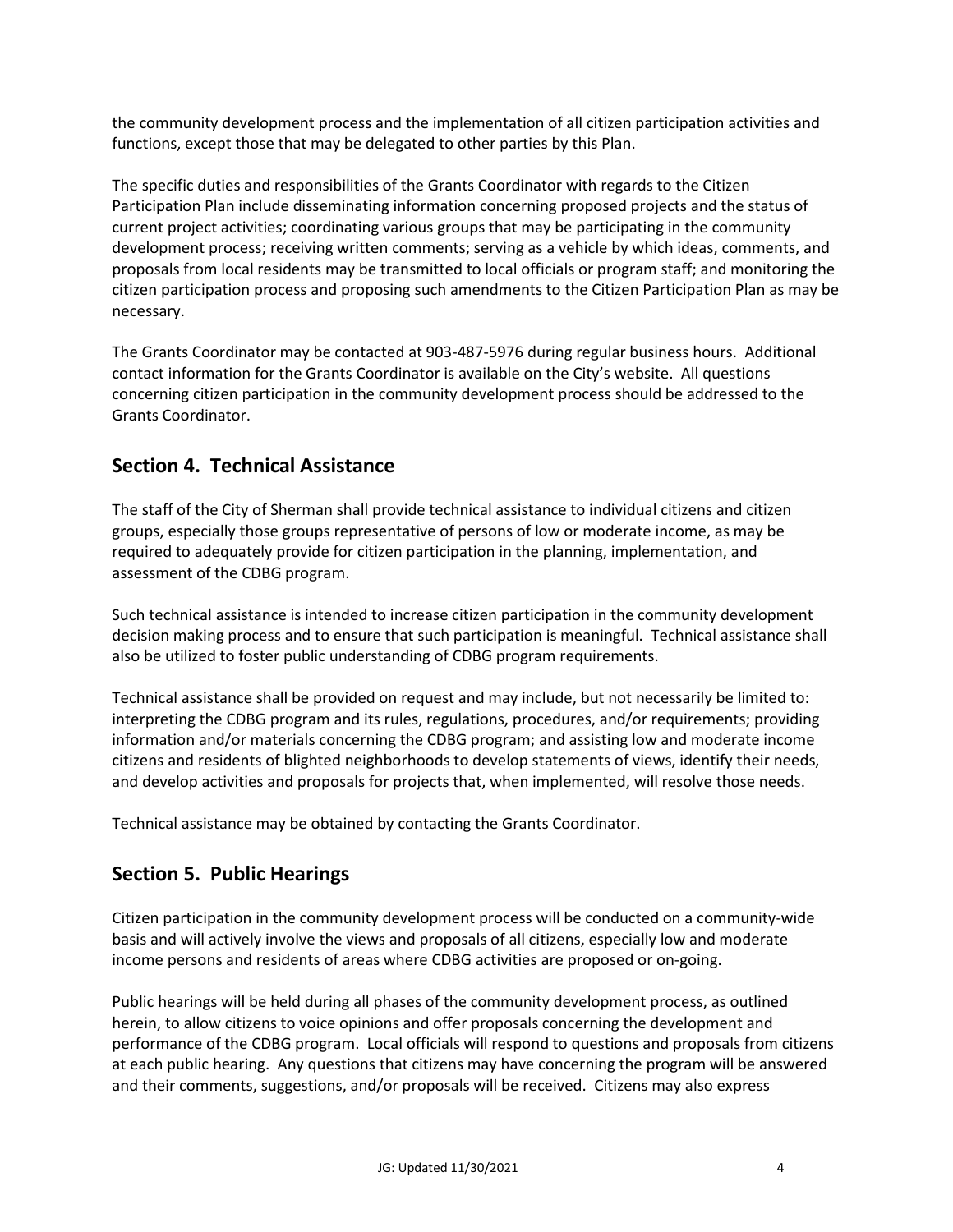comments and views concerning the community development process or any specific CDBG project to the governing body at any regularly scheduled meeting.

#### **5.1 Public Hearing Times and Locations**

At least two (2) public hearings per year will be conducted at different stages of the program year. All public hearings will be held at times and locations that will be accessible to all citizens, especially persons of low and moderate incomes and residents of blighted neighborhoods and CDBG project areas.

Public hearings will be scheduled for convenient times as determined by the City Council. Public hearings may be held at any site that, in the opinion of the City, provides adequate access for citizen participation.

Hearings will normally be held at the Sherman City Hall Building located at 220 W. Mulberry. This site is centrally located and generally accessible to all citizens. This building is also accessible to persons with disabilities. However, at the option of the City, hearings may be held at an alternate location to be specified in the public hearing notice.

#### **5.2 Plan Development Public Hearing**

At least one public hearing shall be held during the development of the CDBG Consolidated Plan and/or Annual Action Plan. The primary purposes of the public hearings are to assess community needs and problems in an effort to determine the most critical needs to be addressed by the CDBG program and to present for public comment and review the program activities that have been selected by the City to resolve the identified needs.

The first objective of citizen participation at this stage is to provide meaningful, community-wide citizen input into the decision-making process during the assessment of community needs and the consideration of priorities and options associated with the development and submission of the CDBG Plan. Local officials will also entertain proposals and comments from citizens concerning community development activities at this hearing. Citizens will be provided with information concerning the CDBG program at this public hearing. Such information shall include, but not necessarily be limited to: the goals and objectives of the CDBG program; the total amount of CDBG funds available; the role of citizens in program planning, implementation, and assessment; the range of activities that may be undertaken; the process to be followed in developing the CDBG Plan; the development and submission timetable; the activity rating process; and the schedule of meetings and hearings.

A second objective of citizen participation during this stage is to inform citizens of the proposed project activities to be included in the CDBG Plan and to solicit comments from citizens concerning these activities. Citizens attending this hearing will be provided with information concerning the activities proposed including, but not necessarily limited to: the CDBG Plan and applicable CDBG funds; specific project activities to be included; the location of the activities; the approximate cost estimate for the activities; the estimate of local match required; the impact of the project on low and moderate income persons; and the approximate timetable for implementing the activities.

This hearing will normally serve to discuss and review the information appropriate for all CDBG Plans to be submitted to HUD by the City during any fiscal year. Substantial changes in community development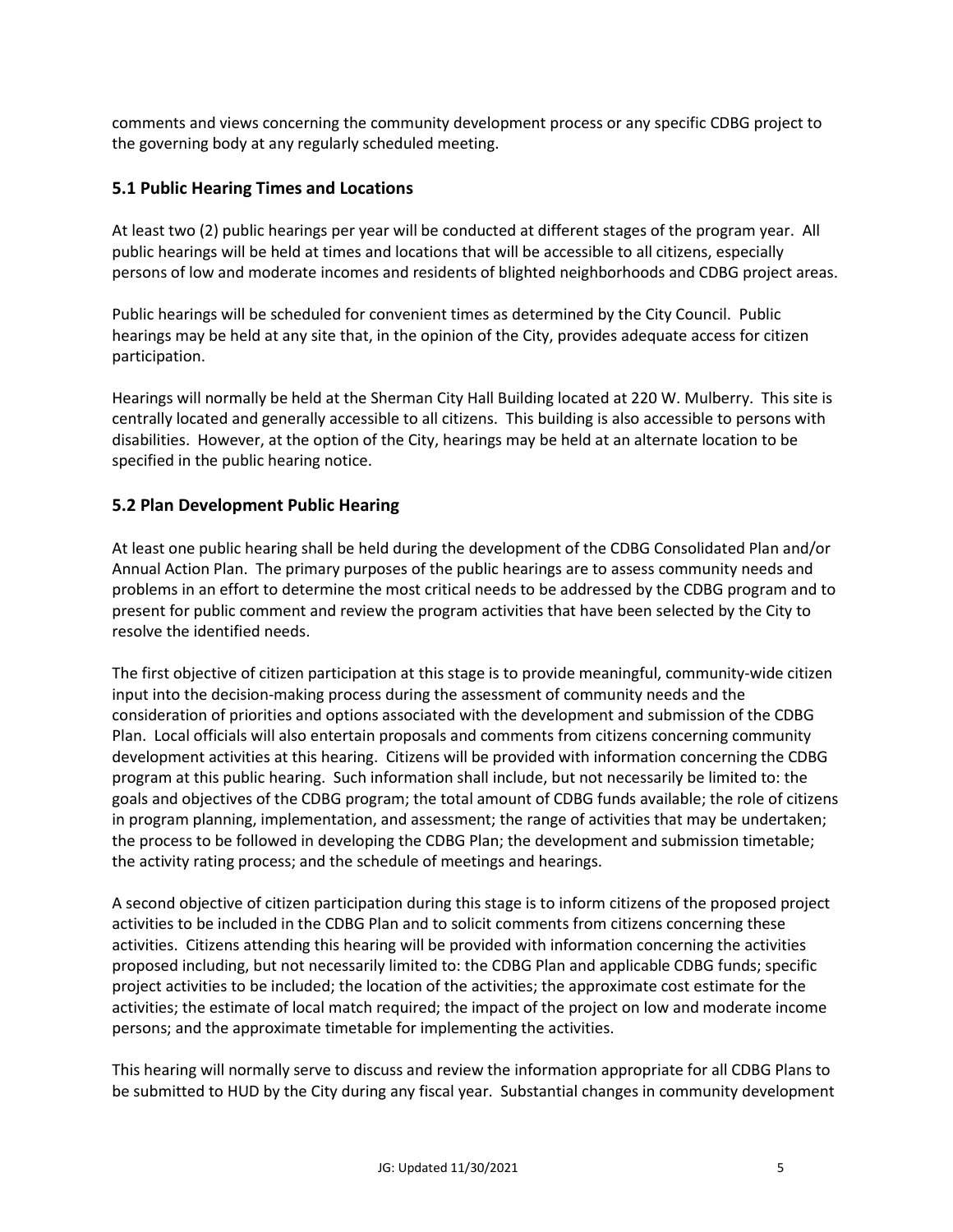or housing needs in the community as determined by local officials may necessitate another hearing to fulfill the role of the first public hearing prior to the submission of other CDBG Plans or Amendments later in the fiscal year. At the option of local officials, the City of Sherman may review multiple CDBG Plans or Amendments at one hearing when more than one CDBG Plan or Amendment is to be submitted to HUD during the same fiscal year. Such hearing shall be held prior to, and in preparation for, approval of the CDBG Plan or Amendment by the City Council.

Prior to submission to HUD, a summary of the proposed CDBG Plan describing its content and purpose and including where the document may be examined will be published on the City's website and posted in public places. Citizens will have at least thirty (30) days to review and comment on the CDBG Plan. Comments should be submitted in writing to the Grants Coordinator. The final CDBG Plan will be posted on the City's website.

#### **5.3 Amendment Public Hearings**

The City of Sherman will assure the opportunity for citizen participation during the implementation of any CDBG Plan when changes to the CDBG Plan are under consideration by the City of Sherman. Citizen participation shall be obtained and considered in any amendments to a CDBG Plan that involve changes in dollar amount spent on any activity, changes in program beneficiaries, changes in the location of approved activities, addition to or deletion of project activities, or major budget shifts between approved activities.

To ensure adequate opportunity for citizen participation in the CDBG program, the City of Sherman shall hold a public hearing on all substantial amendments that require HUD approval. For "local" amendments (as defined by HUD) and changes for which HUD approval is not required, input from citizens concerning changes or amendments will be received at regularly scheduled City Council meetings where such changes or amendments are considered.

Prior to submission of a substantial amendment to HUD, the City will publish notice on the City's website, and citizens will have at least thirty (30) days to review and comment on the amendment. Comments should be submitted in writing to the Grants Coordinator.

#### **5.4 Assessment of Performance Public Hearings**

Citizens of the City of Sherman will be provided with the opportunity to comment on the performance of local officials, the City staff, consultants, engineers, and contractors, and on the actual use of CDBG funds during the implementation of a CDBG program. Citizens will also be requested to assess the performance of the City of Sherman in resolving identified community development and housing needs, and in achieving its community development goals and objectives. On-going community assessment of the effectiveness of the community development process is considered essential to the success of the CDBG program.

At the conclusion of each CDBG Program Year, an annual performance report known as the Consolidated Annual Performance and Evaluation Report (CAPER) must be prepared by the City for submission to HUD. Prior to submission to HUD, the City will publish notice on the City's website, and citizens will have at least fifteen (15) days to review and comment on the CAPER. The Grants Coordinator will make the CAPER available for examination during regular business hours. Comments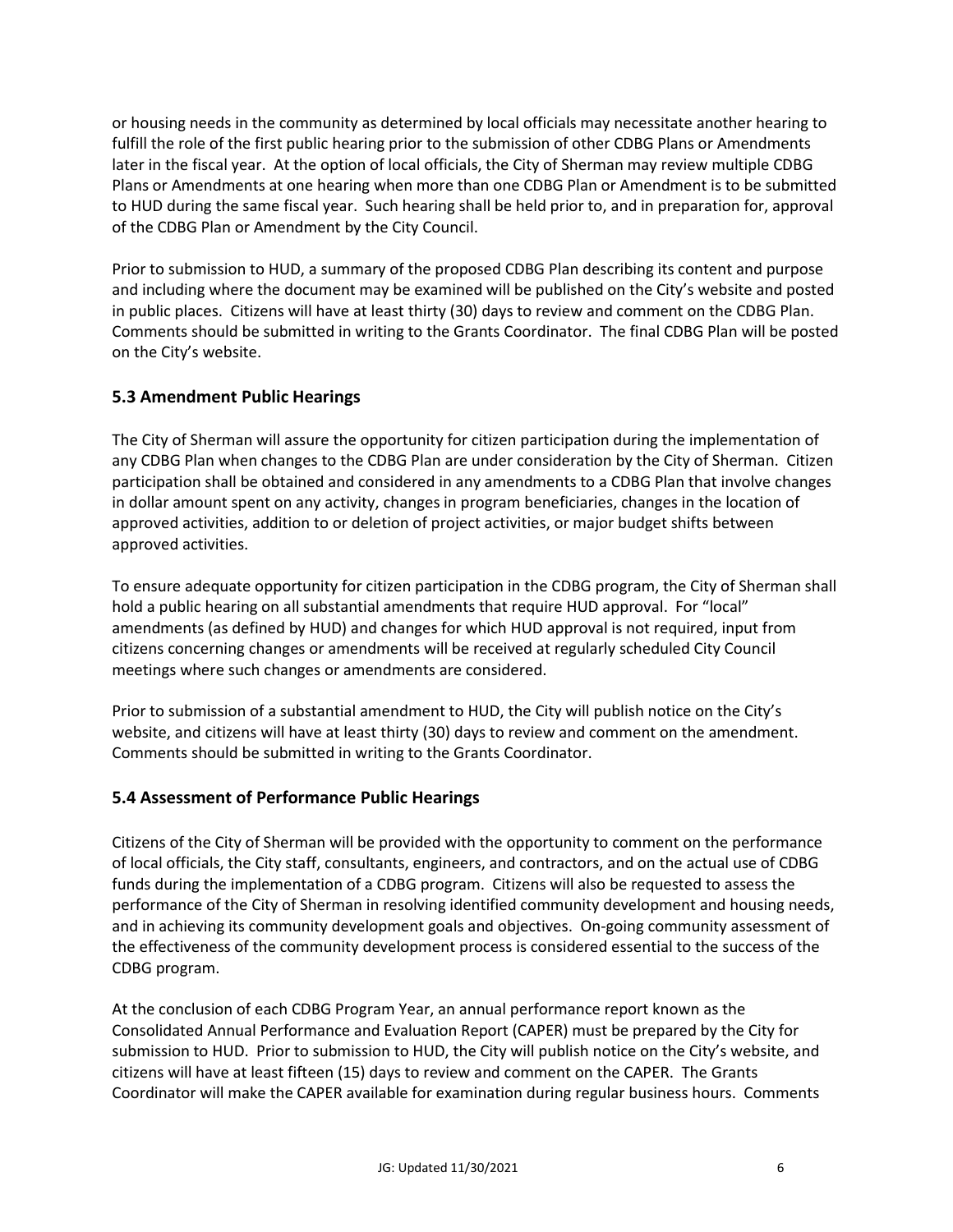should be submitted in writing to the Grants Coordinator. The final CAPER will be posted on the City's website.

#### **5.5 Additional Hearings**

Other public hearings may be held as deemed necessary by the City Council in order to inform citizens of community development projects and activities, and to solicit citizen opinions and comments. All additional hearings shall comply with the requirements set forth in this Plan.

#### **5.6 Limited English Proficiency Residents**

Local officials will undertake all reasonable actions necessary to allow limited English proficiency residents to participate in the community development process. Such actions may include the provision of an interpreter and/or the provision of materials in the appropriate language or format for persons with limited English proficiency.

#### **5.7 Public Hearing Notice**

Notices for public hearings may be published or posted, separately or together, as may be deemed necessary by the City Manager of the City of Sherman. Notice of public hearings will be given according to the City's established policy. The City of Sherman may waive hearing notice requirements in cases where unusual circumstances justify alternative means of notifying the general public. In such situations, shorter notice may be given and public notices posted in public places may be used in place of a notice published on the City's website. Each notice of a hearing shall include the time, date, place, and topics and procedures to be discussed.

#### **5.8 Accessibility to Low and Moderate Income Persons**

The public hearing procedures outlined herein are designed to promote participation by low and moderate income citizens, as well as residents of blighted neighborhoods and CDBG project areas in any public hearings. Local officials may take additional steps to further promote participation by such groups, or to target program information to these persons should officials feel that such persons may otherwise be excluded or should additional action be deemed necessary. Activities to promote additional participation may include: posting of notices in blighted neighborhoods and in places frequented by low and moderate income persons and holding public hearings in low and moderate income neighborhoods or areas of existing or proposed CDBG project activities.

#### **5.9 Accessibility to Persons with Disabilities**

The locations of all public hearings as described herein shall be made accessible to persons with disabilities. The City of Sherman shall provide a sign language interpreter whenever the Grants Coordinator is notified in advance that one or more deaf persons will be in attendance. The City of Sherman shall provide a qualified reader whenever the Grants Coordinator is notified in advance that one or more visually impaired persons will be in attendance. Additionally, the City of Sherman shall provide reasonable accommodations whenever the Grants Coordinator is notified in advance that one or more persons with mobility or developmental disabilities will be in attendance.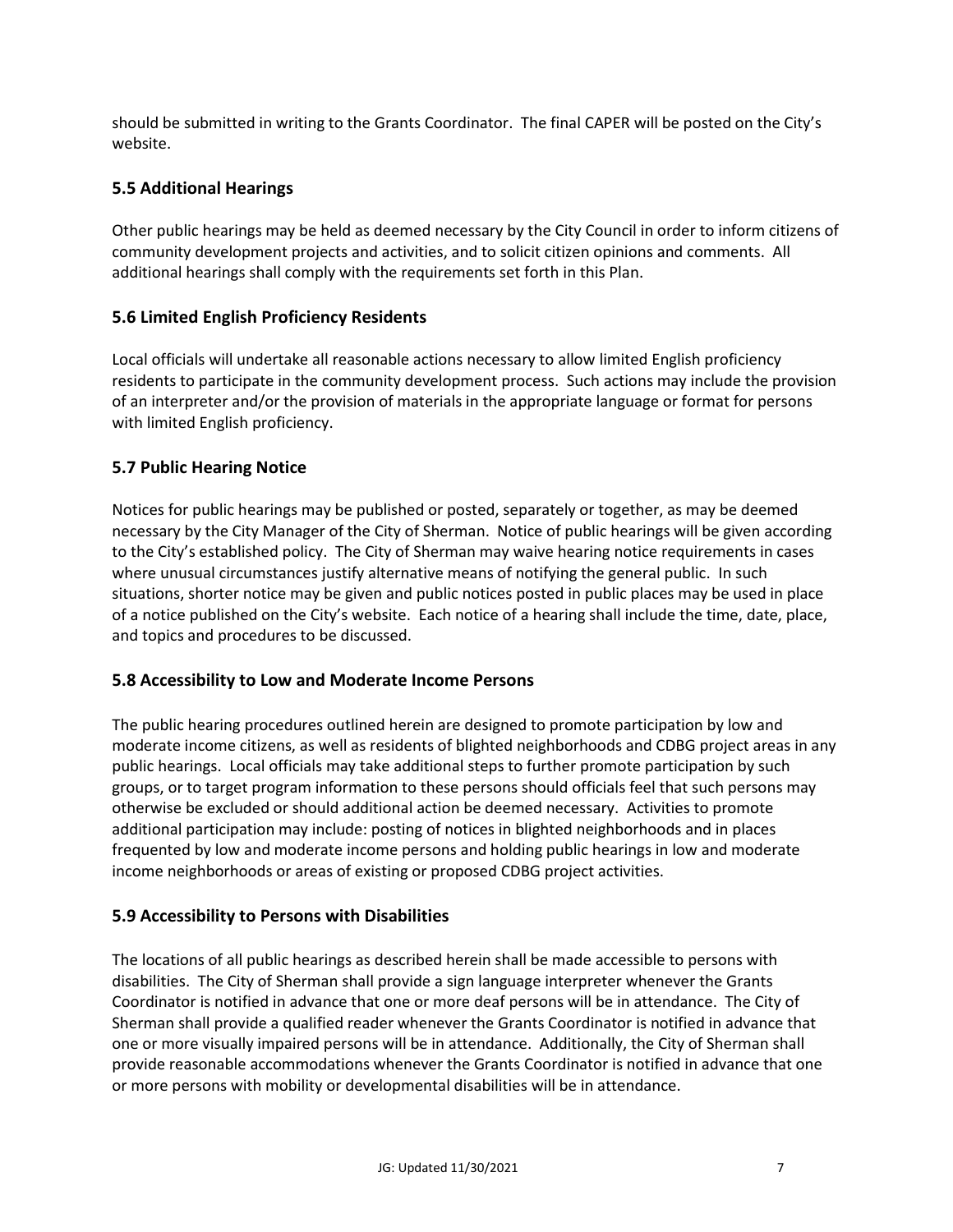# **Section 6. Program Information**

Citizens will be provided full access to CDBG program information during all phases of a CDBG project. Local officials of the City of Sherman shall make reasonable effort to assure that CDBG program information is available to all citizens, especially those of low and moderate incomes and those residing in blighted and limited English proficiency neighborhoods and CDBG project areas.

To facilitate citizen access to CDBG program information, the Grants Coordinator will keep all documents related to the CDBG program. Information from the project files shall be made available for examination and duplication, on request, during regular business hours. CDBG program information and materials concerning specific CDBG projects will be available to the public at the regularly scheduled public hearings as outlined in this Plan. Furthermore, information concerning any CDBG project will be available at regularly scheduled council meetings where the program is discussed.

Materials to be made available shall include, but are not necessarily limited to: the Citizen Participation Plan; records of public hearings; mailings and promotional materials; prior CDBG Consolidated Plans and Annual Action Plans; letters of approval; subrecipient agreements; the environmental review record; financial and procurement records; project design and construction specifications; labor standards materials; performance and evaluation reports; other reports required by HUD; proposed and approved CDBG project applications for the current fiscal year or CDBG Plan; written comments or complaints received concerning the community development program and written responses from the City of Sherman; and copies of the applicable Federal and State rules, regulations, policies, requirements, and procedures governing the CDBG program. HUD-provided data is available on the HUD website.

In no case shall the City of Sherman disclose any information concerning the financial status of any program participant that may be required to document program eligibility or benefit. Furthermore, the City of Sherman shall not disclose any information that, in the opinion of the City Manager's Office, may be deemed of a confidential nature.

It is the City's policy to administer the CDBG program without displacement of households. In the event displacement is unavoidable, the City and/or other responsible parties will comply with the regulations of the Uniform Relocation Assistance and Real Property Acquisition Policies Act, as amended, and Section 104(d) of the Housing and Community Development Act of 1974, as amended. Consistent with the goals and objectives of activities assisted under the Act, the City will take appropriate steps to minimize the direct and indirect displacement of persons from their homes.

# **Section 7. Procedures for Comments, Objections and Complaints**

The public hearings scheduled, as described in this Citizen Participation Plan, are designed to facilitate public participation in all phases of the community development process. Citizens are encouraged to submit their views and proposals on all aspects of a community development program at the public hearings. However, to ensure that citizens are given the opportunity to assess and comment on all aspects of the community development program on a continuous basis, citizens may submit written comments or complaints to the City of Sherman at any time.